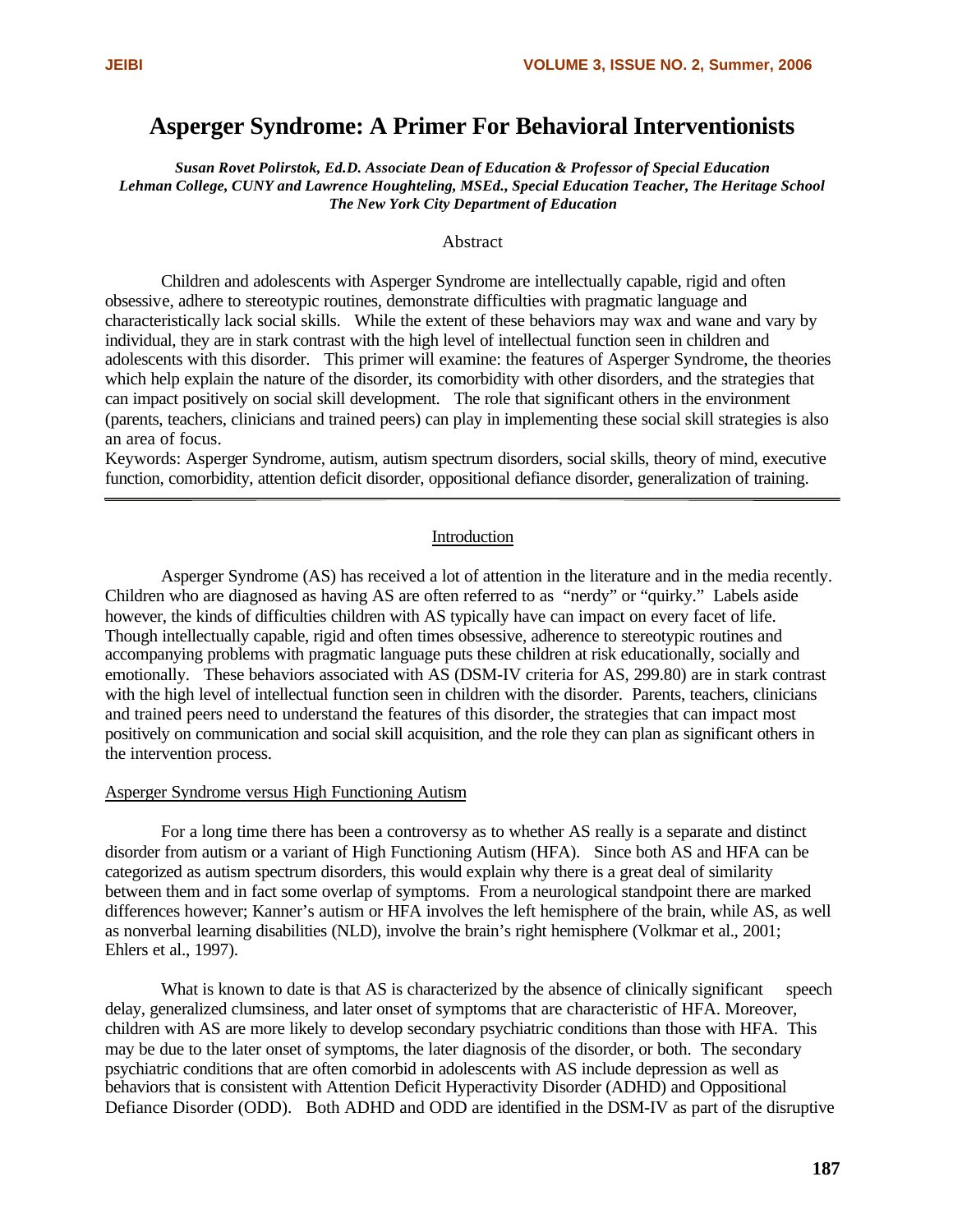behavior cluster and have been reported in the literature as emerging developmentally, with ADHD occurring first (onset before 7 years of age), Oppositional Defiance Disorder emerging next (onset around puberty), and the most severe conduct disorders emerging in late adolescence. Polirstok (1999) suggested that this escalation of symptoms along the ADHD-ODD-CD continuum might be functionally related to the degree of failure, rejection and hostility encountered in the environment and may in fact be both incremental and developmental in nature (also see Patterson, 2002). Snyder, and colleagues (2003) layout out a process by which this develops for normal children. Hence given the typical delay in the diagnosis of AS, there is a high likelihood that children with features of AS may have indeed been the recipients of increased levels of failure, rejection and/or hostility, and as a result, secondary psychiatric disorders may have had more time to take root and develop fully. Overall the delayed diagnosis of AS and the associated secondary psychiatric conditions clearly differentiate it as a separate and distinct disorder from HFA.

## Theory of Mind Deficits in Executive Function and the Drive for Coherence

Several theories have been suggested regarding how children with AS process information. Among those theories are that children with AS have: a) Theory of Mind (ToM) deficits in executive functioning (Baron-Cohen et al., 1997); b) deficits in the drive for coherence (Houston & Frith, 2000); or c) a combination of these deficits (Rinehart et al., 2000). From an emotional/behavioral perspective, children with ToM deficits appear insensitive to the thoughts and feelings of others, an insensitivity that has been labeled "mind-blind" by Baron-Cohen (2001). Perhaps this "mind-blindness" or insensitivity to the thoughts and feelings of others might be what Goleman (1995) termed low emotional intelligence. Consistent with Goleman's work is the finding that children with AS lack natural empathy, which interferes with the ability to be sensitive to the needs of others. The Swedish autism researcher Gillberg (1996) has proposed the use of an "empathy quotient" to help quantify the degree of impairment in perspective-taking and understanding the thoughts and feelings of others (Safran, 2001). Gillberg proposes that scores under 50 would indicate autism, scores between 50 and 70 would indicate AS, and scores between 70 and 85 would indicate, "lacking in empathy." Using such a formulaic approach might help parents and professionals determine the urgency for intervention and the types of training that might be appropriate.

In addition, some researchers consider ToM deficits to be the inability to "read faces" (Craig  $\&$ Baron-Cohen, 1999). This is borne out by a study by Grossman et. al (2000), in which children with AS were more likely to sort pictures of other children by the hats the subjects wore than by their facial expressions, indicative of problems in the interpretation of visual-affective stimuli. ToM deficits may also be responsible for children with AS having to "overlearn" certain unnatural strategies for assessing social situations, leading to a "stilted" quality of behavior which is often reported (Joliffe & Baron-Cohen, 1999).

Another illustration of "mind-blindness" and deficits in executive function are seen in a study by Jolliffe & Baron-Cohen (1999). Persons with AS who were given the "Strange Stories" test scored significantly higher on problems calling for special knowledge and interpretation based on physical facts than on problems, which required inference and emotion. Channon et al. (2001) noted that the Predicaments tests they gave to persons with AS showed that executive function problems such as failing to identify appropriate goals and predict the consequences of actions, combined with ToM deficits, left persons with AS impaired in a number of ways, which was especially apparent in the "social appropriateness" and frequent inappropriateness of their suggested solutions. It may be that executive skills deficits limit the ability of persons with AS "to derive comparable benefit from similar life experiences" (p. 467).

Beyond ToM deficits, children with AS also seem to have two other significant deficits which contribute to processing problems: deficits in the drive for coherence and absence of global concepts. Houston and Firth (2000) suggest that children with AS, as well as those with autism have a deficit in the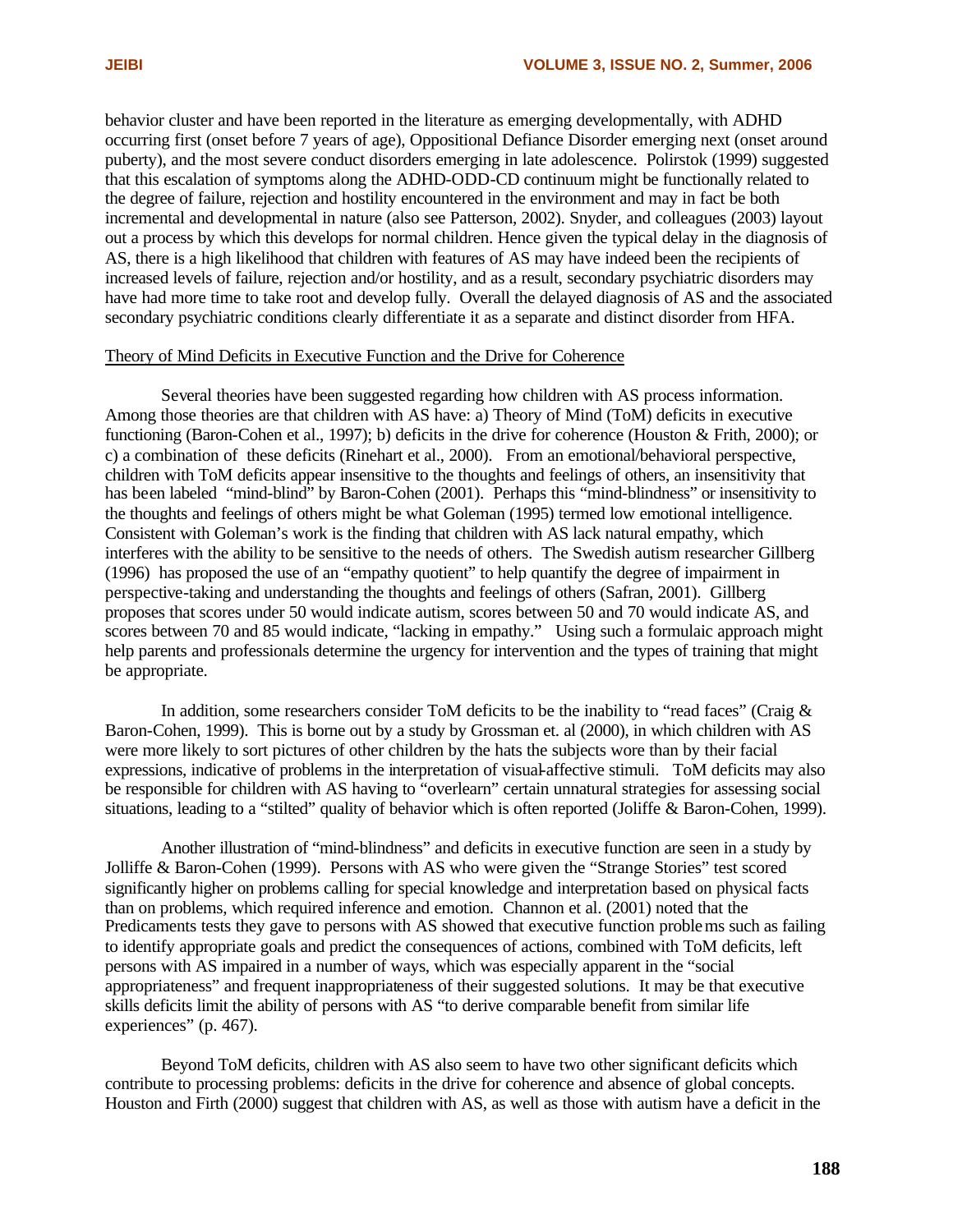drive for coherence, the way in which their minds take pieces of information and shape them into coherent pictures of the world. And Frith and Happe (1994) even suggest that deficits in the drive for coherence may be a more persistent impairment for children with AS than ToM. Another deficit area that contributes to faulty processing is the absence of global concepts, which despite strong cognitive ability in these individuals, may contribute to difficulty discriminating between useful and non-useful information (Rinehart et al., 2000).

## ToM, Depression and Giftedness in AS

While children with AS may be unable to benefit from life experience and may have difficulty discriminating between useful and non-useful information, it is ironic that they often can be classified as gifted (Wagner, 1999). This is interesting because the correlation between autism and depression has been reported to vary with intelligence: the higher the IQ, the more likely a person is to suffer from depression (Ghaziuddin &Green, 1998). As Myles et al. (2001) point out, the more intelligent a person with AS is, "the less he or she attributed social success to chance" (p. 307). To perceive oneself as a social failure can contribute to feelings of inadequacy increased withdrawal from social situations, and depression.

The degree of social impairment and depression in children and adolescents with AS is likely related to the delayed emergence of ToM and executive functioning ability. Safran (2001) reports that ToM develops in children with AS much later on the developmental continuum (9-14 years of age) than when compared with neurotypical peers (age 4). While ToM can be taught to children with AS, those who learn it are often not able to apply it (Bock & Myles, 1999). Hence, from a qualitative perspective, children with AS continue to present as markedly different from their typical peers in assessing social scenarios and organizing subsequent events/responses despite their high cognitive ability. It should also be noted that some children with Kanner's autism and other disorders on the autism spectrum may in fact never develop ToM (Safran, 2001).

While the DSM-IV and the ICD-10 have been able to pinpoint specific criteria for the diagnosis of AS, they have little practical application for researchers, parents and teachers who struggle to find effective teaching strategies for this population. Given the level of intelligence of children and adolescents with this disorder, helping students to "think about thinking" uses students' metacognitive abilities to address areas of deficit (O'Neil, 1999). In fact, many of the metacognitive interventions deal specifically with social issues. Bashe and Kirby (2001) and Smith Myles and Simpson (2003) provide strategies for teachers and parents to help children with AS to acquire more typical ways of understanding social situations and responding appropriately. What is common across all of these suggested strategies, however, is the use of a structured, behavioral approach. This type of approach relies on assessing both the environment and individuals in the environment for cues as to the appropriate behavioral and/or emotional response and the intensity of that response. Teaching children and adolescents with AS to attend to important cues must be approached systematically (Polirstok, 1998). Despite the fact that many children and adolescents with AS can be classified as "gifted," their overall social skill deficits are usually so acute that they appear even more discrepant to others in the environment because of the expectations associated with giftedness.

In the sections, which follow, specific behavioral strategies that can be taught by significant others to assist children and adolescents with AS to function more appropriately in the environment will be highlighted.

## Enhancing Communication and Social Skill Competence

Klin and Volkmar (1995) carefully delineate a host of skills related to communication and social skill competence that require explicit instruction for children and adolescents with AS. According to these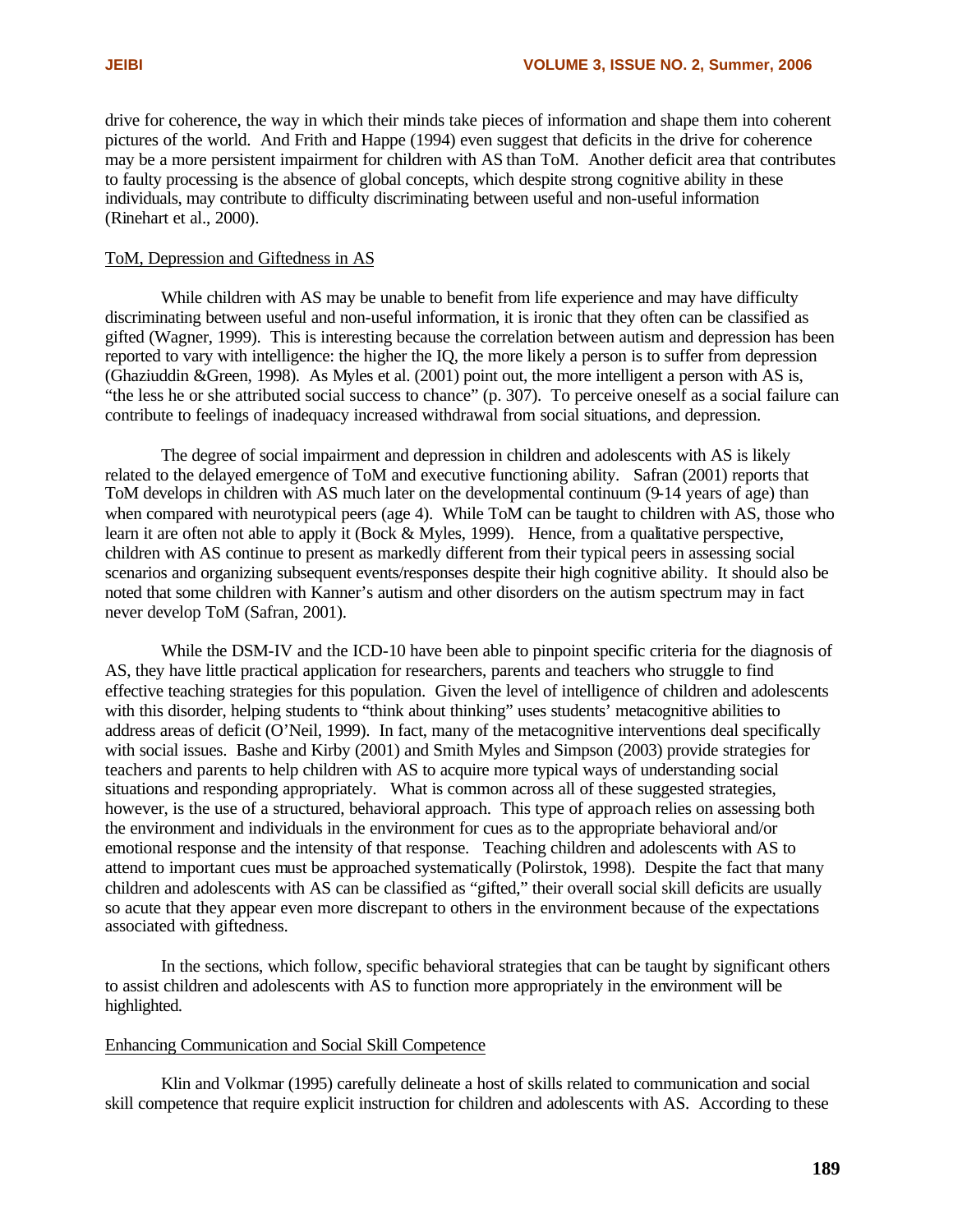researchers, these skills include: "eye contact, gaze, voice tone, voice inflection, facial and hand gestures, non-literal communications (humor, figurative language, irony, sarcasm and metaphor)." Additionally, Klin and Volkmar suggest that children and adolescents with AS be taught to monitor their verbal communication, including selection of topics, initiating conversations, shifting topics, ending conversations, and their physical proximity to the person(s) with whom they are conversing.

There are countless social skill training packages available commercially that address a wide range of skills and behaviors to promote social and emotional understanding (Howlin, Baron-Cohen, & Hadwin, 1999; Goldstein & McGinnis, 1997). What these programs all have in common is that the skills and behaviors identified are organized within domains or categories in hierarchical fashion, usually from least difficult to most difficult and require mastery of previous skills in order to advance along the continuum. These training packages make use of a series of techniques when training each skill: (1) discussion of the skill itself and in what contexts that skill should be demonstrated; (2) modeling of the skill by the trainer (teacher, parent, clinician or trained peer) and focused observation by the child/adolescent; (3) positive practice of the skill by the child/adolescent; (4) evaluation from the trainer on the appropriateness and effectiveness of the student's use of the target skill; and (5) application of the skill across multiple settings, persons, etc.

Other commercial materials that are less behavioral in their design and employ a strong cognitive component in training social skills for children and adolescents with AS are social stories (Rogers & Myles, 2001) and social scripts (Myles & Simpson, 2003). Both social stories and social scripts are designed to address an individual's interactions with others and the appropriateness of those interactions in a given social context. Learning to respond appropriately to meet the demands of various settings and social situations is of paramount importance for children and adolescents with AS.

## Teaching Appropriateness of Response to Situational Demands

One problem concerning how children and adolescents with AS function in the environment may be attributable to a faulty perception on their part that there is one way of responding socially/emotionally to every given situation. When children and adolescents have limited ability to assess the environment, they continue to engage in the same response or behavior, even though the prompting situation may be different. *An important lesson for children and adolescents with AS to learn is that emotional and behavioral responses are situationally governed*. This raises an interesting question. Who decides what makes something "appropriate for the setting?" The answer must be seen through the lens of the "significant rater" in that setting. In the home, the significant rater is the parent, and the appropriateness of an emotional or behavioral response is determined by whatever rules the parents have established. Instead of using words like "good" or "bad" to describe a child's emotional or behavioral response, parents need to communicate whether the response was "appropriate to the prompting situation." Similarly, at school, the significant rater can be the teacher or a trained peer (a student trained to help facilitate appropriate behavioral responses from a student with AS). Figuring out what is appropriate in terms of emotional or behavioral response is determined by the rules that the teacher has established. In less structured, nonclassroom settings, learning to "fit in" socially for children and adolescents with AS may require the help of trained peers, who can model the appropriate behavior and verbally mediate what behaviors and/or responses might be better choices for a child or adolescent with AS. Hence, teaching a child or adolescent to take on the perspective of the "significant rater" will help that individual determine whether his or her emotional and behavioral responses across a variety of settings are appropriate. *Taking on the perspective of the "significant rater" constitutes an important component of social skill learning for children and adolescents with AS.* 

#### Learning to Modulate Behavior Across Settings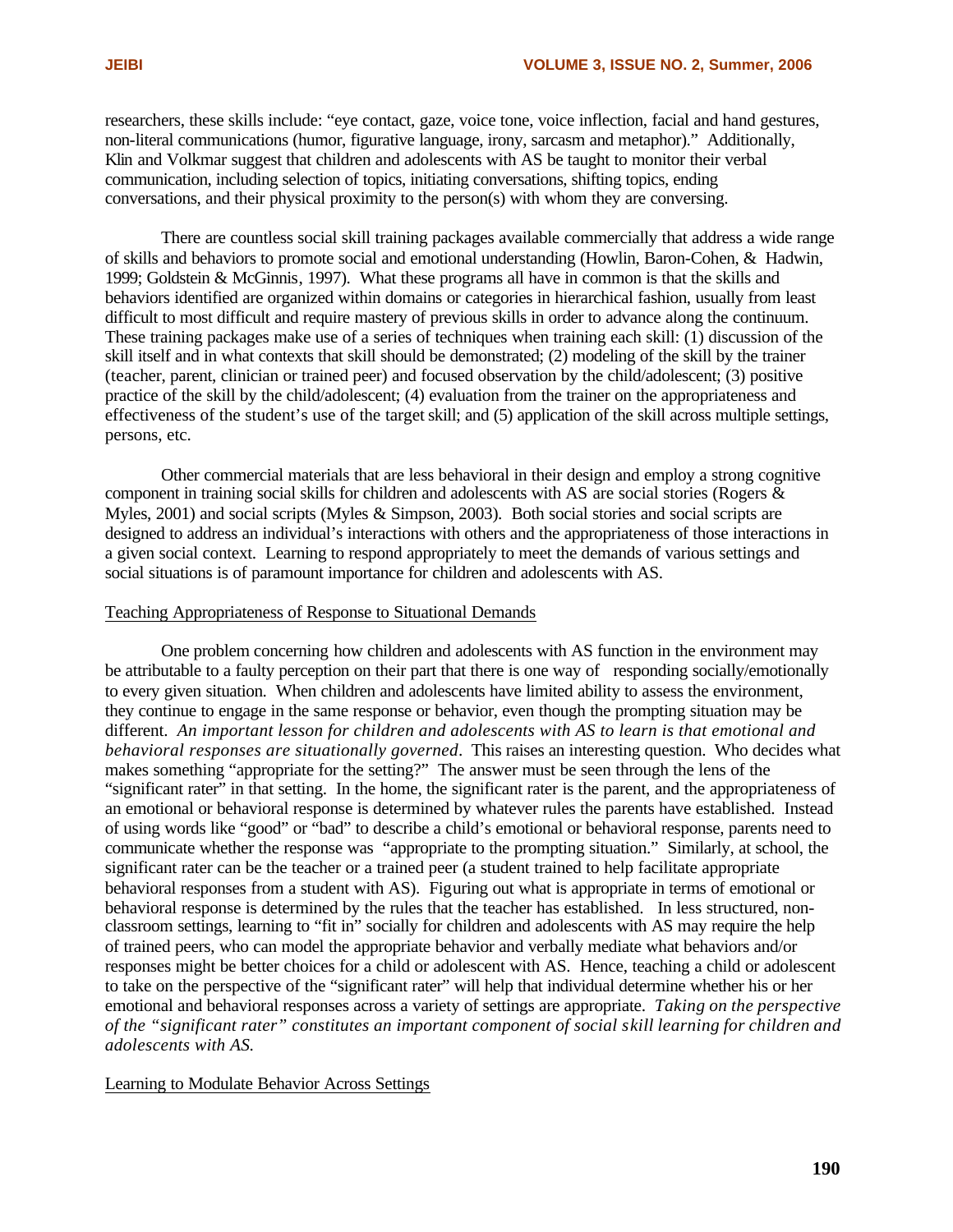Having determined the perspective of the "significant rater," the next task for a child or adolescent with AS is to learn to modulate his or her behavior across settings. This theoretical discussion can be translated into concrete recommendations for parents, teachers, clinicians or trained peers to help children and adolescents with AS to better develop emotional intelligence by teaching them to: (1) distinguish differences among their feelings and to provide the correct vocabulary to communicate various feelings; (2) express feelings in acceptable ways appropriate to given situational contexts by using characters in movies, books, or TV as examples; (3) read body language and other non-verbal cues in order to enhance communication; (4) treat others in the environment sensitively; and (5) try to see a situation from another's point of view.

Helping children and adolescents with AS to be reflective about their own feelings and behaviors requires that significant others in the environment (teachers, parents, counselors, trained peers, etc.) must find the time after an inappropriate behavior or emotional outburst has been displayed to talk about what happened and why it happened. Ways of responding more appropriately need to be explored. *The best question that a significant other can ask a child after such an event is, "What should you do the next time?"* Helping children to explore what other emotional or behavioral responses that might be more acceptable is a valuable learning process. *A significant other's goal is to help a child or adolescent identify better options for emotional and behavioral responding.* This is where learning a vocabulary to express the feelings connected with a set of emotions would make a big difference the next time the child or adolescent confronts a similar situation.

## Developing Sensitivity to Non-Verbal Cues in the Environment

Non-verbal aspects of communication (including facial gestures and body language) provide another set of valuable clues children and adolescents with AS can use to monitor the appropriateness of their response in a variety of situations. *Children and adolescents with AS need extra help learning to look for the nonverbal clues in a situation*. Facial gestures and body language need to be described and then linked to different emotional states. Identifying various facial gestures in photographs and pictures from magazines and inferring their emotional states is the next step in this process. Finally, having children role-play emotional encounters using only facial expressions and body language helps to reinforce the concept that nonverbal emotional cues about how people are feeling are present in the environment all of the time and are important components of communication.

## Accepting Responsibility for One's Actions

Teaching children and adolescents with AS to be emotionally intelligent requires them to develop empathy for others and to understand other people's points of view. The development of empathy may be negatively impacted by the inability of children and adolescents with AS who often attribute the problems they encounter to external factors and to the actions of others in the environment to take responsibility for their actions. If a child constantly attributes her/his problems to others (external locus of control), it is difficult for that child to feel empathy for people in the environment who often serve as repositories for the child's feelings and frustrations. *External locus of control has been identified as a behavioral feature of attention deficit disorder, which is often comorbid with AS.*

Glasser's (1986) work on control theory discusses the importance of teaching children to take responsibility for their actions; to identify behaviors which were not helpful, friendly, cooperative, etc.; to pinpoint what happened as a result of these inappropriate actions; to identify how others in the environment may have felt about those behaviors; and to plan for alternative ways of responding the next time. The control theory process just described is one that can be readily trained in typical peers who have good intellectual and social function. Peers trained in this process can help to intervene in a way that might prove much more accessible and feel less punitive than if the same feedback had come from adults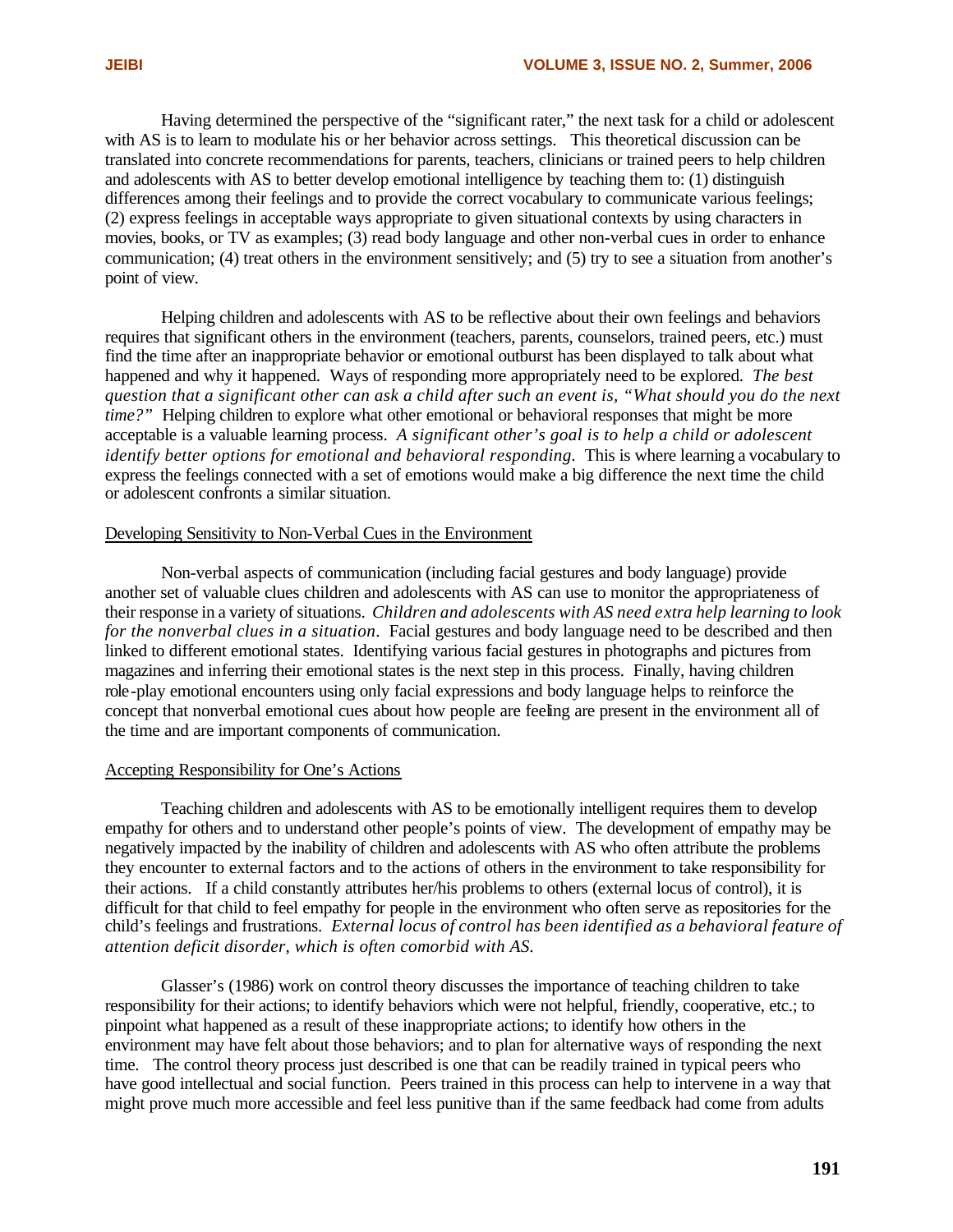## in the environment.

#### Teaching "Self-Talk" To Mediate Anger or Frustration Responses

Another strategy that teachers and parents can employ to help children and adolescents learn to self-regulate their emotions involves the use of "verbal self-instruction" or "self-talk" (Graybill, Jamison & Swerdlik, 1984; Kunzendorf, McGlone & Hulihan, 2004). This technique can be effective in reducing emotional outbursts by training through active rehearsal, a series of pivotal questions that the child or adolescent can ask himself or herself in the face of increased feelings of anger or other problematic emotions or behaviors. The "self-talk" can serve to diffuse the child's or adolescent's anger and delay response long enough to avoid a major altercation or deliberate sabotage of oneself. The key here is to train the child or adolescent to recognize first specific feelings and the depth of those feelings in a given situation and to provide a strategy to stop and explore what the behavioral/emotional options related to the active display of those feelings might be. For example, when the child or adolescent recognizes that (s)he is angry and starting to "lose it," the child or adolescent might learn to ask her/himself a series of questions: "What am I getting so mad about?" "What should I do?" "What's the best choice of action?" and, "What's the worst choice I could make?" By the time the child or adolescent recognizes the emotion and "self-talks" the behavioral choices, (s)/he may have already passed the moment when the outburst would have occurred. Through "self-talk" the child or adolescent may become more deliberate in evaluating response options, and ultimately make better choices about which responses might be more appropriate.

#### Generalization of Training

One of the more significant problems in teaching social skills to children and adolescents with AS is to insure that these skills generalize or are applied beyond the training setting (Romanczyk, White and Gillis, 2005). Several studies involving social skill training and/or metacognitive monitoring of behavior with this population have suggested that the training does not always generalize to real-life situations (Safran, 2001; Bock & Myles, 1999; Myles & Simpson, 1998; Ozonoff & Miller, 1995). Social skills that are not acquired naturally require a very structured regimen to facilitate generalization of training. That structured regimen is carefully described by Stokes and Baer (1977) as a "technology of generalization," requiring an extended hierarchy of training opportunities with prompts and cues faded over time in multiple settings to foster generalization. The more carefully attention is paid to this hierarchy of training, the greater the likelihood that these skills can appear with greater frequency in a host of settings. However, Klin and Volkmar (1995) caution that practice of various communication and social skills do not typically result in behaviors that would be characterized as spontaneous or natural.

#### **Conclusion**

What this article makes clear is that children and adolescents with Asperger Syndrome need ongoing support and intervention from those significant adults and trained peers in their lives. Teachers, parents, clinicians and peers can work collaboratively to address the unique needs of each child/adolescent who presents with this disorder, or features of this disorder. There is no simple intervention for AS; no "magic pill" exists that will correct the social and communication deficits and behavioral excesses evident in individuals who have this disorder. Rather effective intervention consists of direct instruction and structured feedback provided by significant adults and peers in the environment and reinforced by selfreflection and interaction with others over time. Extended practice across a variety of settings will facilitate the generalization and maintenance of skills acquired through training.

## References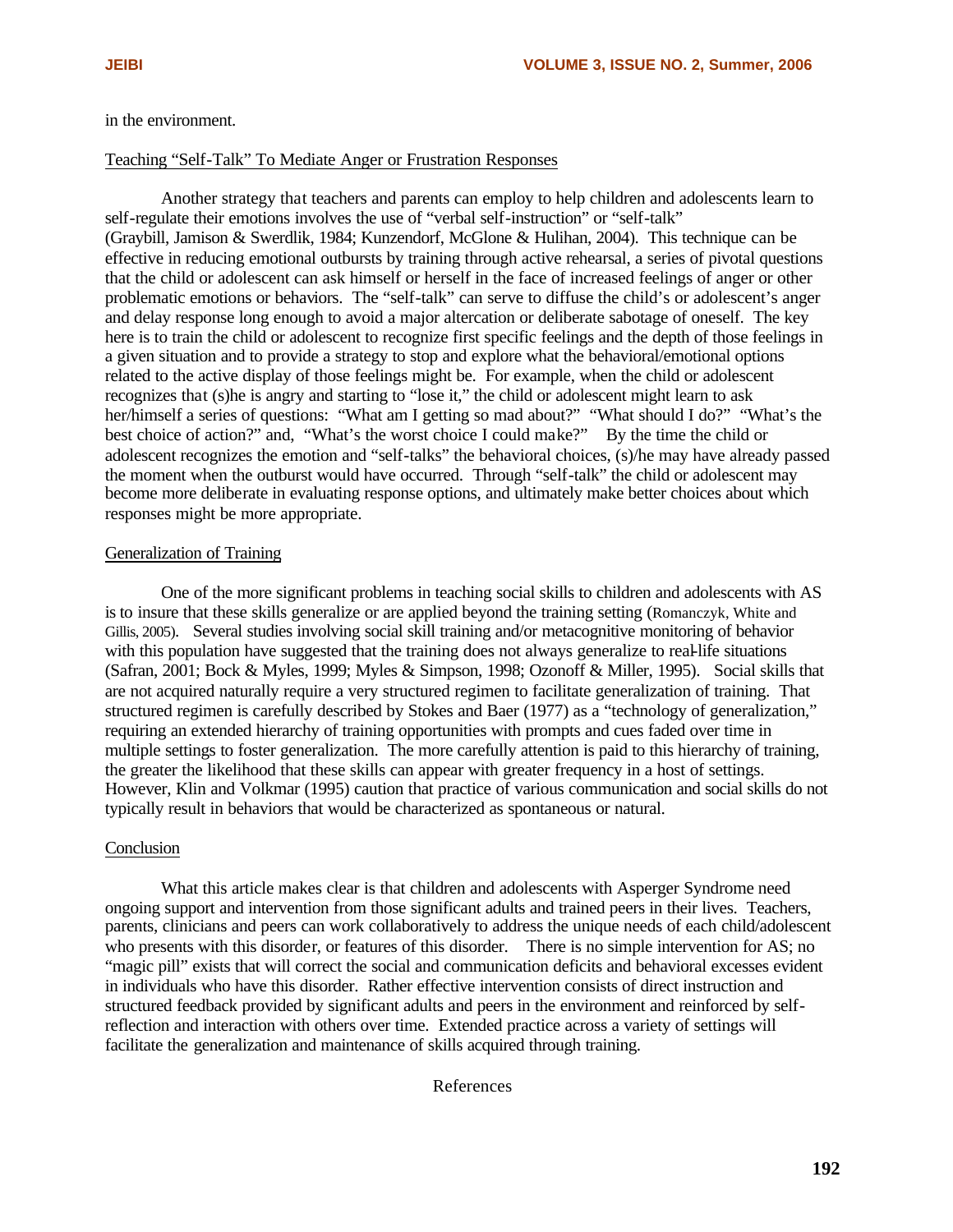- American Psychiatric Association. (1994). *Diagnostic and statistical manual of mental disorders (4th ed.).*  Washington, D.C.: Author.
- Baron-Cohen, S. (2001). Think different? An interview with Oliver Morton. *Wired,* 12/02, 185-187.
- Bashe, P.R., & Kirby, B.L. (2001). *The OASIS guide to Asperger Syndrome*. New York, NY: Crown.
- Bock, S.J., & Myles, B.S. (1999). An overview of characteristics of Asperger Syndrome. *Education and Training in Mental Retardation and Developmental Disabilities, 34,* 511-520.
- Channon, S., Charman, T., Heap, J., Crawford, S., & Rios, P. (2001). Real-life–type problem-solving in Asperger's Syndrome. *Journal of Autism and Developmental Disorders, 31,* 461-469.
- Craig, J., & Baron-Cohen, S. (1999). Creativity and imagination in autism and Asperger Syndrome. *Journal of Autism and Developmental Disorders, 29,* 319-326.
- Ehlers, S., Nyden, A., Gillberg, C., Sandberg, A.D., Dahlgren, S., Hjelmquist, E., & Oden, A. (1997). Asperger syndrome, autism and attention disorders: A comparative study of the cognitive profiles of 120 children. *Journal of Child Psychology and Psychiatry, 38,* 207-217.
- Frith, U., & Happe, F. (1994). Autism: Beyond "theory of mind." *Cognition, 50,* 115-132.
- Ghaziuddin, M., & Greden, J. (1998). Depression in children with autism/pervasive developmental disorders: A case-control family history study. *Journal of Autism and Developmental Disorders, 28,* 111-115.
- Gillberg, C. (1996). The long term outcome of childhood empathy disorders. *European Child and Adolescent Psychiatry, 5,* 52-56.
- Glasser, W. (1986). *Control theory.* New York, NY: Harper & Row.
- Goldstein, A.P., & McGinnis, E. (1997). *Skillstreaming the adolescent: New strategies and perspectives for teaching prosocial skills.* Champaign, IL: Research Press.
- Goleman, D. (1995). *Emotional intelligence.* New York, NY: Bantam Books.
- Graybill, D., Jamison, M., & Swerdlik, M. (1984). Remediation of impulsivity in learning disabled children by special education resource room teachers using verbal self- instruction. *Psychology in the Schools, 21*(2), 252-254.
- Grossman, J.B., Klin, A., Carter, A.S., & Volkmar, F.R. (2000). Verbal bias in recognition of facial emotions in children with Asperger Syndrome. *Journal of Child Psychology and Psychiatry, 41,*  369-379.
- Houston, R., & Frith, U. (2000). Asperger's Syndrome in gifted individuals. *Gifted Child Today, 24,* 28- 35.
- Howlin, P., Baron-Cohen, S., & Hadwin, J. (1999). *Teaching children with autism to mind-read: A practical guide.* New York, NY: Wiley.
- Joliffe, T., & Baron-Cohen, S. (1999). Brief report: Autism and Asperger Syndrome in seven-year-old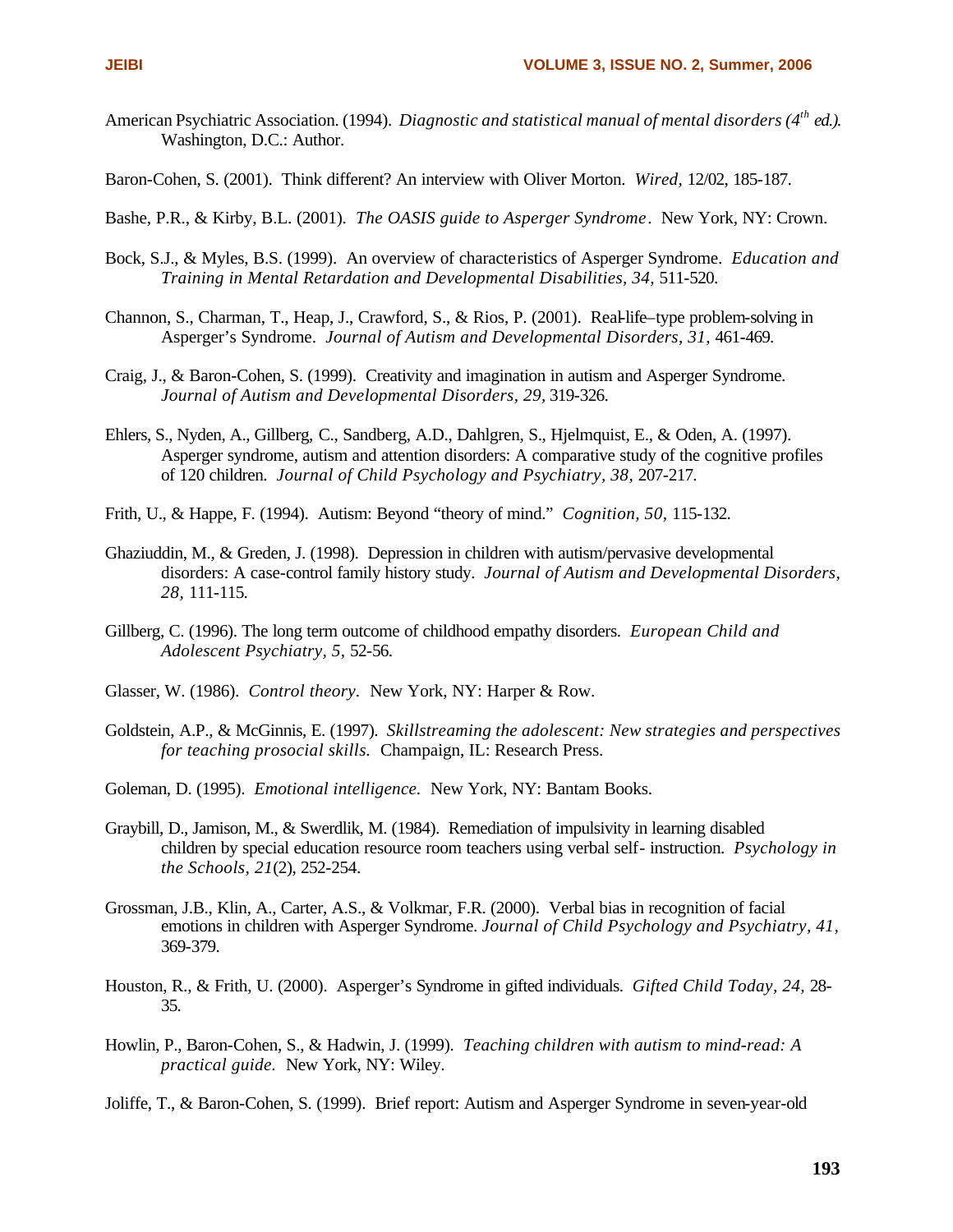children: a total population study. *Journal of Autism and Developmental Disorders, 29,* 395-406.

- Klin, A., Volkmar, F.R., Sparrow, S.S., Cicchetti, D.V., & Rourke, B.P. (1995). Validity and neuropsychological characterization of Asperger Syndrome: Convergence with nonverbal learning disabilities syndrome. *Journal of Child Psychology and Psychiatry, 336,* 1127-1140.
- Kunzendorf, R., McGlone, M., & Hulihan, D. (2004). Reframing cognitive therapy to integrate recent research in emotion, imagery and self-talk. *Imagination, Cognition and Personality, 23*(4), 309- 323.
- Myles, B.S., Barnhill, G.P., Hagiwara, T., Griswold, D.E., & Simpson, R.S. (2001). A synthesis of studies on the intellectual, academic, social/emotional and sensory charactertistics of children and youth with Asperger Syndrome. *Education and Training in Mental Retardation and Developmental Disabilities, 36,* 304-311.
- Myles, B.S, & Simpson, R.L. (2003). *Asperger Syndrome: A guide for educators and parents.* Austin, TX: Pro-Ed.
- O'Neill, J. (1999). A syndrome with a mix of skills and deficits. *New York Times, 4/6/99.*
- Ozonoff, S., & Miller, J.N. (1995). Teaching theory of mind: A new approach to social skills training for individuals with autism. *Journal of Autism and Developmental Disorders, 25,* 415-433.
- Patterson, G.R (2002). Etiology and Treatment of Child and Adolescent Antisocial Behavior. *The Behavior Analyst Today, 3 (2),* 133-145
- Polirstok, S.R. (1998). The importance of developing emotional intelligence in children with severe learning disabilities and disorders of attention. *Ciclo Evolutivo e Disabilita (International Journal of Lifespan and Disability), 1*(2), 199-207.
- Polirstok, S.R. (1999). The comorbidity of attention deficit hyperactivity disorder: Co-occurrence with disorders of conduct, oppositional defiance, anxiety, somatization and learning disabilities. *Ciclo Evolutivo e Disabilita (International Journal of Lifespan and Disability), 2*(1), 1-9.
- Romanczyk, R.G, White, S. and Gillis, J.M. (2005): Social Skills Versus Skilled Social Behavior: A Problematic Distinction in Autism Spectrum Disorders - *JEIBI 2 (3), Pg. 177*
- Rogers, M.F., & Myles, B.S. (2001). Using social stories and comic strip conversations to interpret social situations for an adolescent with Asperger Syndrome. *Intervention in School and Clinic, 36,* 310- 313.
- Rinehart, N.J., Bradshaw, J.L., Moss, S.A., Brereton, A.V., & Tonge, B.J. (2000). Atypical inference of local detail on global processing in high-functioning autism and Asperger's disorder. *Journal of Child Psychology and Psychiatry, 41,* 769-778.
- Safran, S.P. (2001). Asperger Syndrome: The emerging challenge to special education. *Exceptional Children, 67,* 151-160.
- Snyder, J., Stoolmiller, M., Patterson, G.R., Schrepferman, L., Oeser, J., Johnson, K. and Soetaert, D. (2003). The Application of Response Allocation Matching to Understanding Risk Mechanisms in Development: The Case of Young Children's Deviant Talk and Play, and Risk for Early-Onset